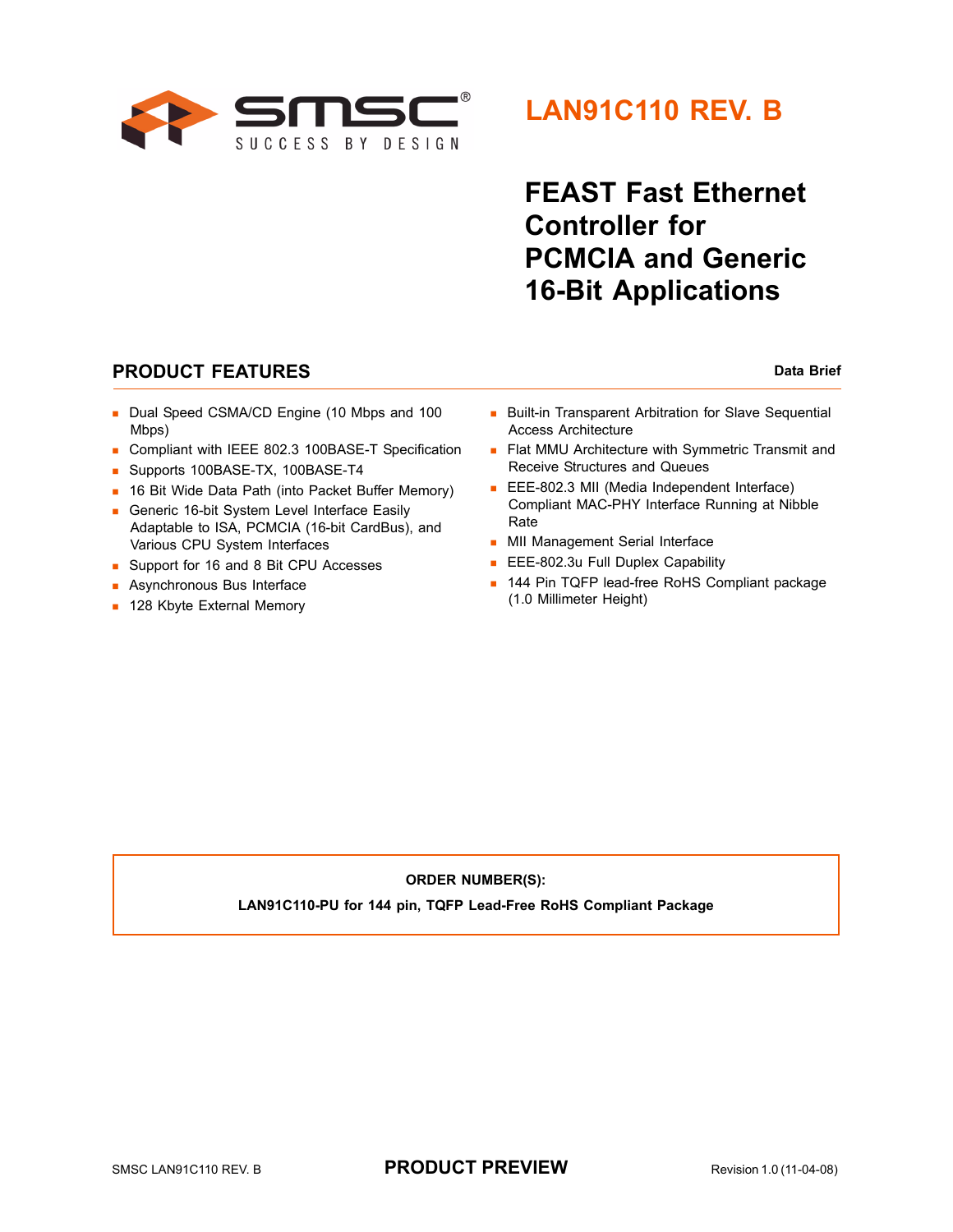



80 ARKAY DRIVE, HAUPPAUGE, NY 11788 (631) 435-6000, FAX (631) 273-3123

#### Copyright © 2008 SMSC or its subsidiaries. All rights reserved.

Circuit diagrams and other information relating to SMSC products are included as a means of illustrating typical applications. Consequently, complete information sufficient for<br>construction purposes is not necessarily give reserves the right to make changes to specifications and product descriptions at any time without notice. Contact your local SMSC sales office to obtain the latest specifications before placing your product order. The provision of this information does not convey to the purchaser of the described semiconductor devices any licenses under any patent<br>rights or other intellectual property rights of SMS version of SMSC's standard Terms of Sale Agreement dated before the date of your order (the "Terms of Sale Agreement"). The product may contain design defects or errors known as anomalies which may cause the product's functions to deviate from published specifications. Anomaly sheets are available upon request. SMSC products are not<br>designed, intended, authorized or warranted for use in a this document or other SMSC literature, as well as the Terms of Sale Agreement, may be obtained by visiting SMSC's website at http://www.smsc.com. SMSC is a registered<br>trademark of Standard Microsystems Corporation ("SMSC"

**SMSC DISCLAIMS AND EXCLUDES ANY AND ALL WARRANTIES, INCLUDING WITHOUT LIMITATION ANY AND ALL IMPLIED WARRANTIES OF MERCHANTABILITY,** FITNESS FOR A PARTICULAR PURPOSE, TITLE, AND AGAINST INFRINGEMENT AND THE LIKE, AND ANY AND ALL WARRANTIES ARISING FROM ANY COURSE<br>OF DEALING OR USAGE OF TRADE. IN NO EVENT SHALL SMSC BE LIABLE FOR ANY DIRECT, INCIDENTAL, DAMAGES; OR FOR LOST DATA, PROFITS, SAVINGS OR REVENUES OF ANY KIND; REGARDLESS OF THE FORM OF ACTION, WHETHER BASED ON CONTRACT;<br>TORT; NEGLIGENCE OF SMSC OR OTHERS; STRICT LIABILITY; BREACH OF WARRANTY; OR OTHERWISE; WHET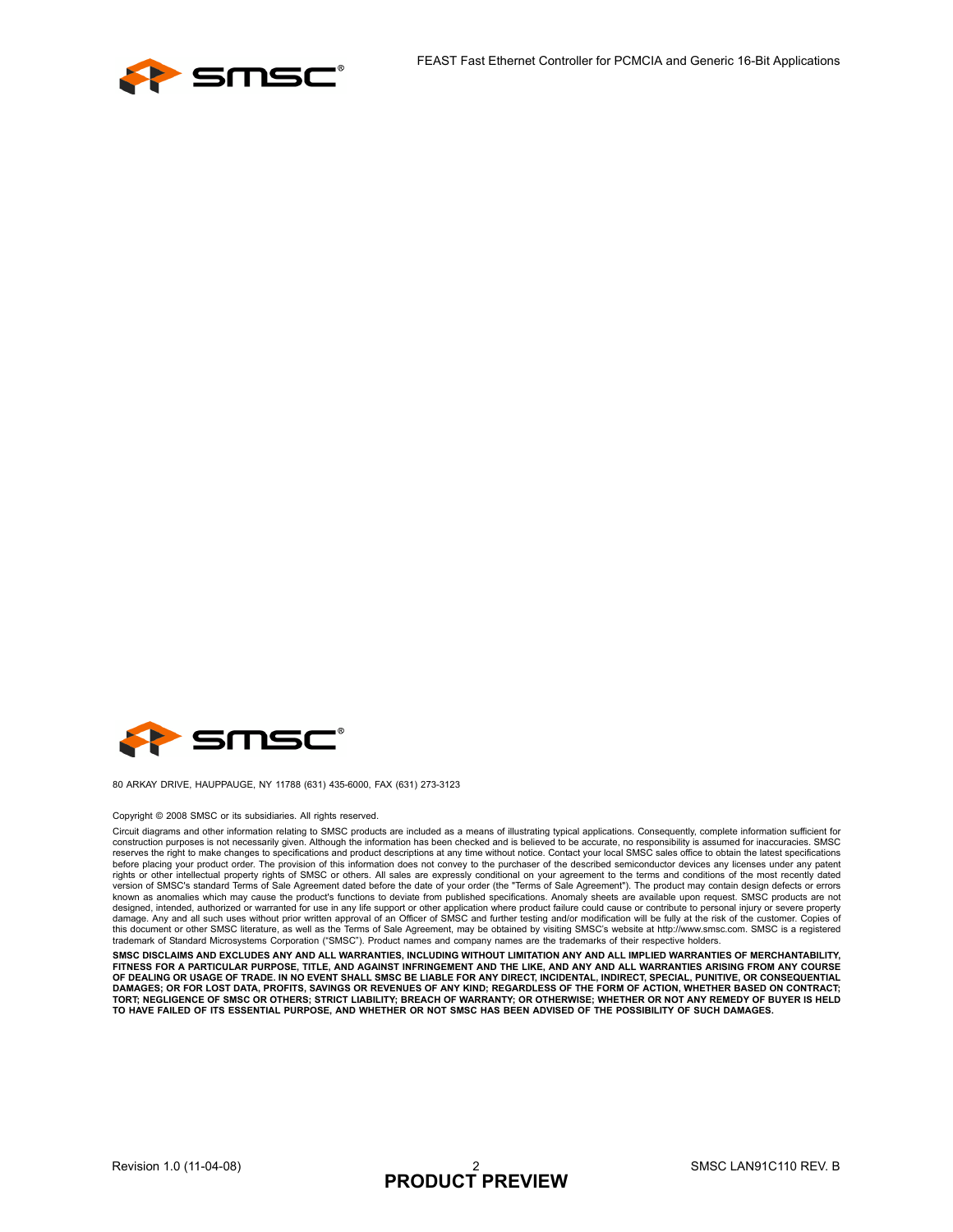

### **General Description**

The LAN91C110 is designed to facilitate the implementation of second generation Fast Ethernet PC Card adapters and other non-PCI connectivity products. The LAN91C110 is a digital device that implements the Media Access Control (MAC) portion of the CSMA/CD protocol at 10 and 100 Mbps, and couples it with a lean and fast data and control path system architecture to ensure that the CPU to packet RAM data movement does not cause a bottleneck at 100 Mbps.

The LAN91C110 implements a generic 16-bit host interface which is adaptable to a wide range of system buses and CPUs. This makes the LAN91C110 ideal for 10/100 Fast Ethernet implementations in systems based on system buses other than PCI.

Total memory size is 128 Kbytes, equivalent to a total chip storage (transmit plus receive) of 64 outstanding packets. The LAN91C110 is software compatible with the LAN9000 family of products in the default mode and can use existing LAN9000 drivers (ODI, IPX, and NDIS) with minor modifications in 16 and 32 bit Intel X86 based environments.

Memory management is handled using a unique patented MMU (Memory Management Unit) architecture and an internal 32-bit wide data path. This I/O mapped architecture can sustain back-toback frame transmission and reception for superior data throughput and optimal performance. It also dynamically allocates buffer memory in an efficient buffer utilization scheme, reducing software tasks and relieving the host CPU from performing these housekeeping functions. The total memory size is 128 Kbytes (external), equivalent to a total chip storage (transmit and receive) of 64 outstanding packets.

FEAST provides a flexible slave interface for easy connectivity with industry-standard buses. The host interface is "ISA-like" and is easily adapted to a wide range of system and CPU buses such as ISA, PCMCIA, etc.

An IEEE-802.3 compliant Media Independent Interface (MII) provided on the network side of the LAN91C110. The MII interface allows the use of a wide range of MII compliant Physical Layer (PHY) devices to be used with the LAN91C110. The LAN91C110 also provides an interface to the two-line MII serial management protocol.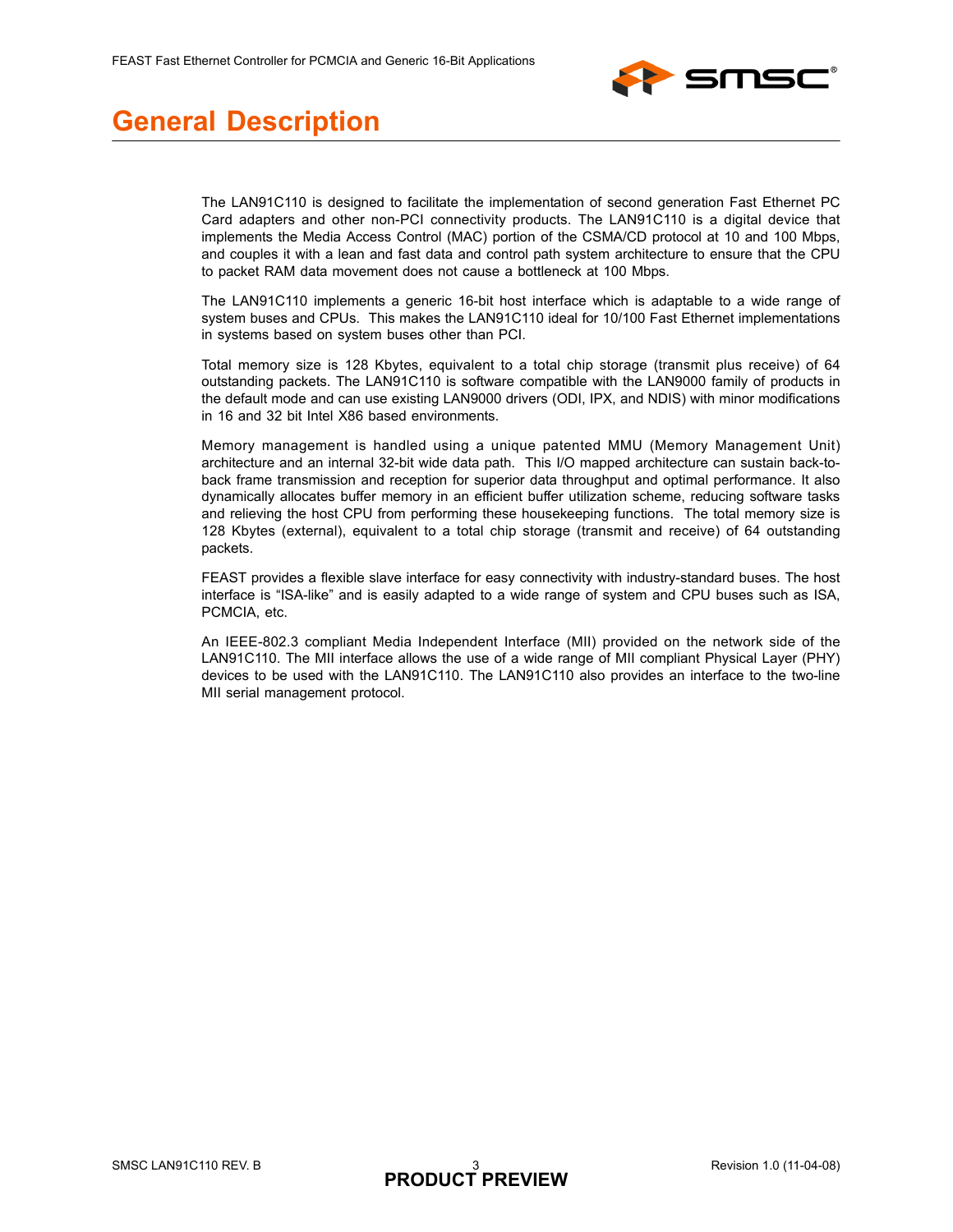



**Figure 1 LAN91C110 Block Diagram**



**Figure 2 LAN91C110 System Diagram**